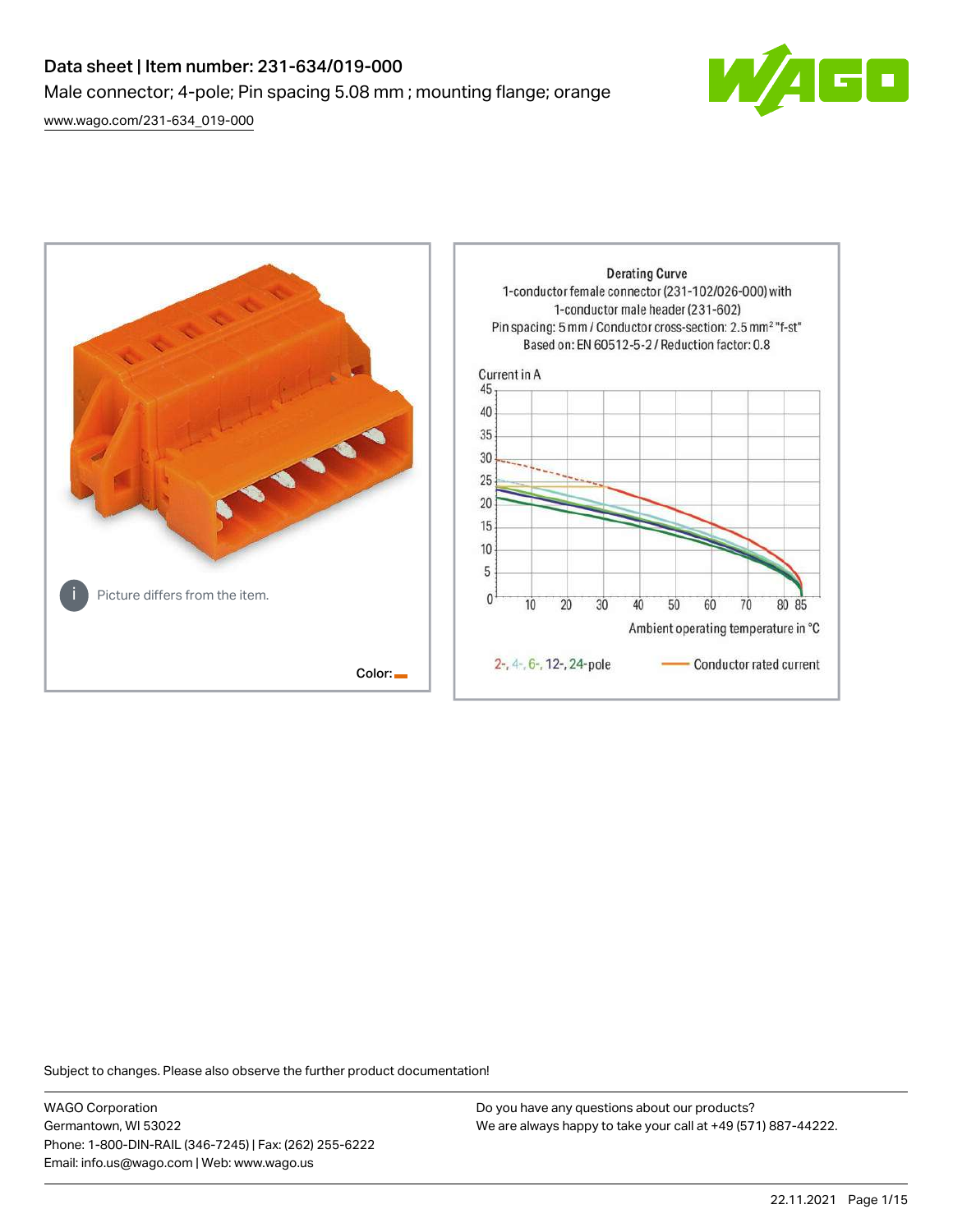



```
L = (pole no. -1) x pin spacing +8.2 mm
```
 $L_3 = L - 0.2$  mm

```
L_4 = L3 + 5.8 mm
```

```
L_{\rm g} = L3 + 11.8 mm
```
#### Item description

- $\blacksquare$ Universal connection for all conductor types
- Easy cable pre-assembly and on-unit wiring via vertical and horizontal CAGE CLAMP<sup>®</sup> actuation  $\blacksquare$

Subject to changes. Please also observe the further product documentation! For wire-to-wire and board-to-wire connections

WAGO Corporation Germantown, WI 53022 Phone: 1-800-DIN-RAIL (346-7245) | Fax: (262) 255-6222 Email: info.us@wago.com | Web: www.wago.us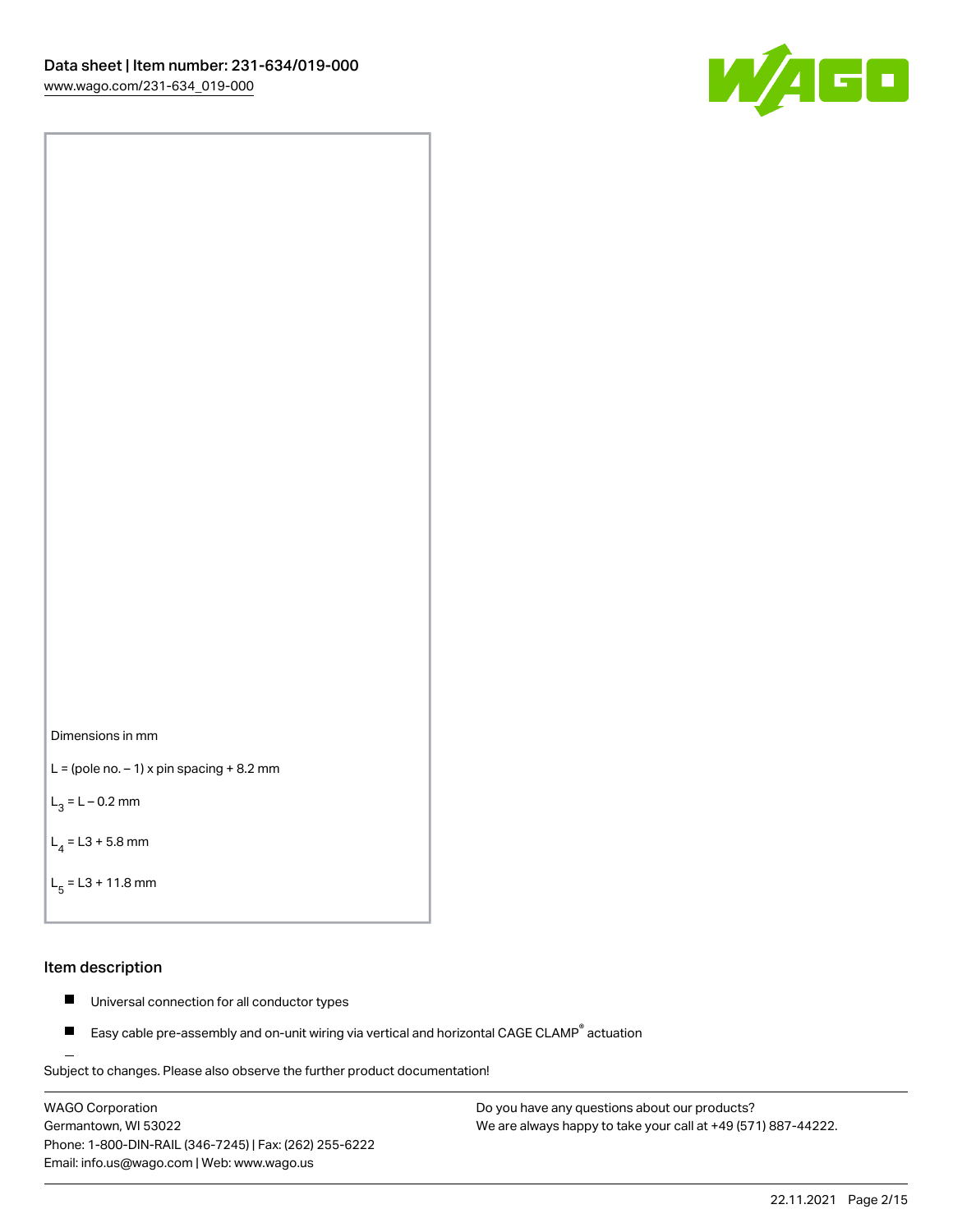

- **For wire-to-wire and board-to-wire connections**
- $\blacksquare$ Versions available with snap-in mounting feet or flanges for panel or through-panel mounting
- $\blacksquare$ With coding fingers

## Data

## Notes

| Safety information 1 | The MCS-MULTI CONNECTION SYSTEM includes connectors<br>without breaking capacity in accordance with DIN EN 61984. When<br>used as intended, these connectors must not be connected<br>/disconnected when live or under load. The circuit design should<br>ensure header pins, which can be touched, are not live when<br>unmated. |
|----------------------|-----------------------------------------------------------------------------------------------------------------------------------------------------------------------------------------------------------------------------------------------------------------------------------------------------------------------------------|
| Variants:            | Other pole numbers<br>Gold-plated or partially gold-plated contact surfaces<br>Other versions (or variants) can be requested from WAGO Sales or<br>configured at https://configurator.wago.com/                                                                                                                                   |

## Electrical data

#### IEC Approvals

| Ratings per                 | IEC/EN 60664-1                                                        |
|-----------------------------|-----------------------------------------------------------------------|
| Rated voltage (III / 3)     | 320 V                                                                 |
| Rated surge voltage (III/3) | 4 <sub>k</sub> V                                                      |
| Rated voltage (III/2)       | 320 V                                                                 |
| Rated surge voltage (III/2) | 4 <sub>k</sub> V                                                      |
| Nominal voltage (II/2)      | 630 V                                                                 |
| Rated surge voltage (II/2)  | 4 <sub>k</sub> V                                                      |
| Rated current               | 12A                                                                   |
| Legend (ratings)            | $(III / 2)$ $\triangle$ Overvoltage category III / Pollution degree 2 |

## UL Approvals

| Approvals per                  | UL 1059 |
|--------------------------------|---------|
| Rated voltage UL (Use Group B) | 300 V   |
| Rated current UL (Use Group B) | 15 A    |
| Rated voltage UL (Use Group D) | 300 V   |
| Rated current UL (Use Group D) | 10 A    |

Subject to changes. Please also observe the further product documentation!

| <b>WAGO Corporation</b>                                | Do you have any questions about our products?                 |
|--------------------------------------------------------|---------------------------------------------------------------|
| Germantown, WI 53022                                   | We are always happy to take your call at +49 (571) 887-44222. |
| Phone: 1-800-DIN-RAIL (346-7245)   Fax: (262) 255-6222 |                                                               |
| Email: info.us@wago.com   Web: www.wago.us             |                                                               |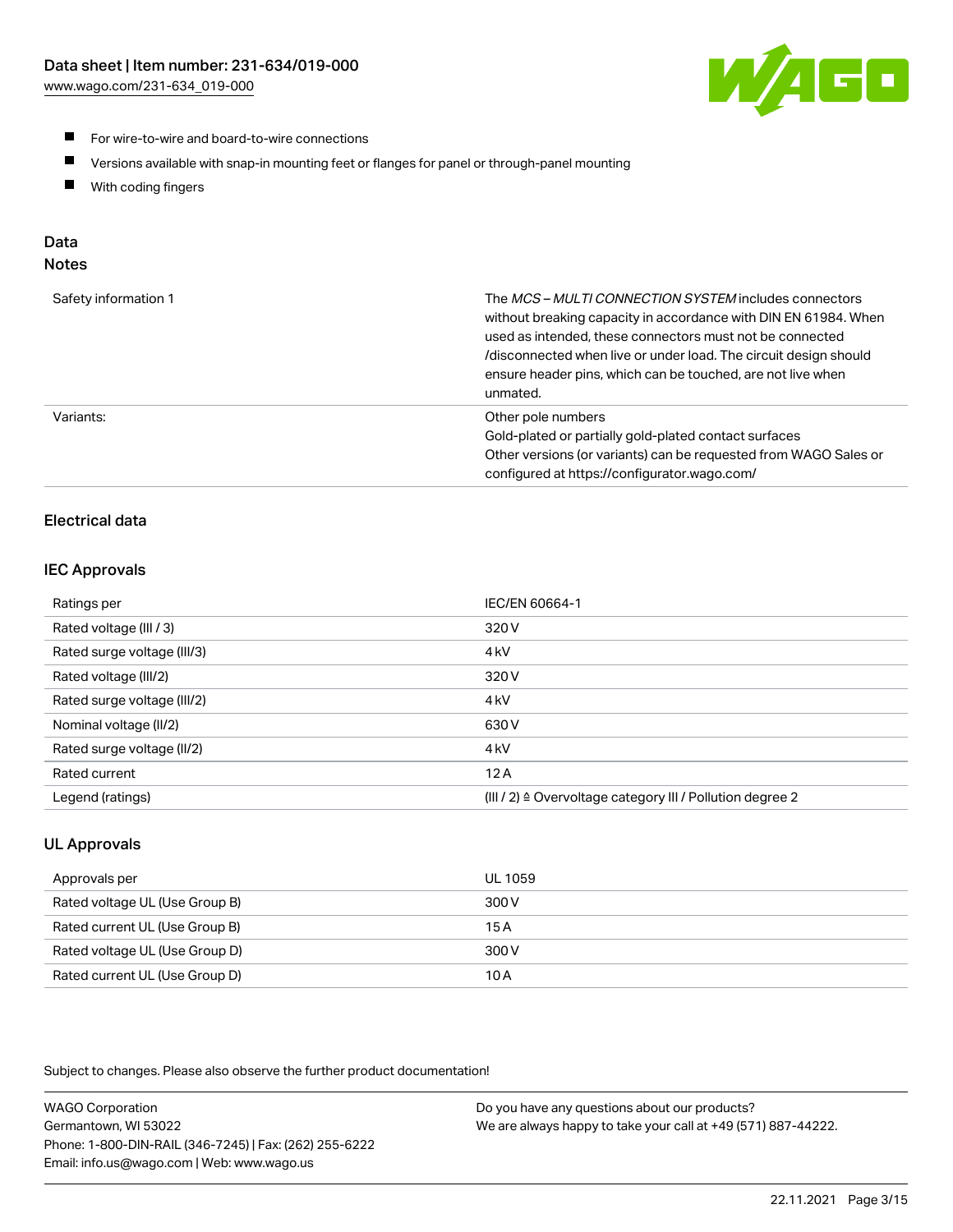

#### Ratings per UL

| Rated voltage UL 1977 | 600 V |
|-----------------------|-------|
| Rated current UL 1977 |       |

#### CSA Approvals

| Approvals per                   | CSA   |
|---------------------------------|-------|
| Rated voltage CSA (Use Group B) | 300 V |
| Rated current CSA (Use Group B) | 15 A  |
| Rated voltage CSA (Use Group D) | 300 V |
| Rated current CSA (Use Group D) | 10 A  |

#### Connection data

| Total number of connection points | ,,, |
|-----------------------------------|-----|
| Total number of potentials        | ↵   |
| Number of connection types        |     |
| Number of levels                  |     |

#### Connection 1

| Connection technology                             | CAGE CLAMP <sup>®</sup>                 |
|---------------------------------------------------|-----------------------------------------|
| Actuation type                                    | Operating tool                          |
| Solid conductor                                   | $0.08$ 2.5 mm <sup>2</sup> / 28  12 AWG |
| Fine-stranded conductor                           | $0.082.5$ mm <sup>2</sup> / 28  12 AWG  |
| Fine-stranded conductor; with insulated ferrule   | $0.251.5$ mm <sup>2</sup>               |
| Fine-stranded conductor; with uninsulated ferrule | $0.252.5$ mm <sup>2</sup>               |
| Strip length                                      | 89 mm / 0.31  0.35 inch                 |
| Number of poles                                   | 4                                       |
| Conductor entry direction to mating direction     | 0°                                      |

## Physical data

| Pin spacing | 5.08 mm / 0.2 inch    |
|-------------|-----------------------|
| Width       | 35.12 mm / 1.383 inch |
| Height      | 14.3 mm / 0.563 inch  |
| Depth       | 27.5 mm / 1.083 inch  |

Subject to changes. Please also observe the further product documentation!

WAGO Corporation Germantown, WI 53022 Phone: 1-800-DIN-RAIL (346-7245) | Fax: (262) 255-6222 Email: info.us@wago.com | Web: www.wago.us Do you have any questions about our products? We are always happy to take your call at +49 (571) 887-44222.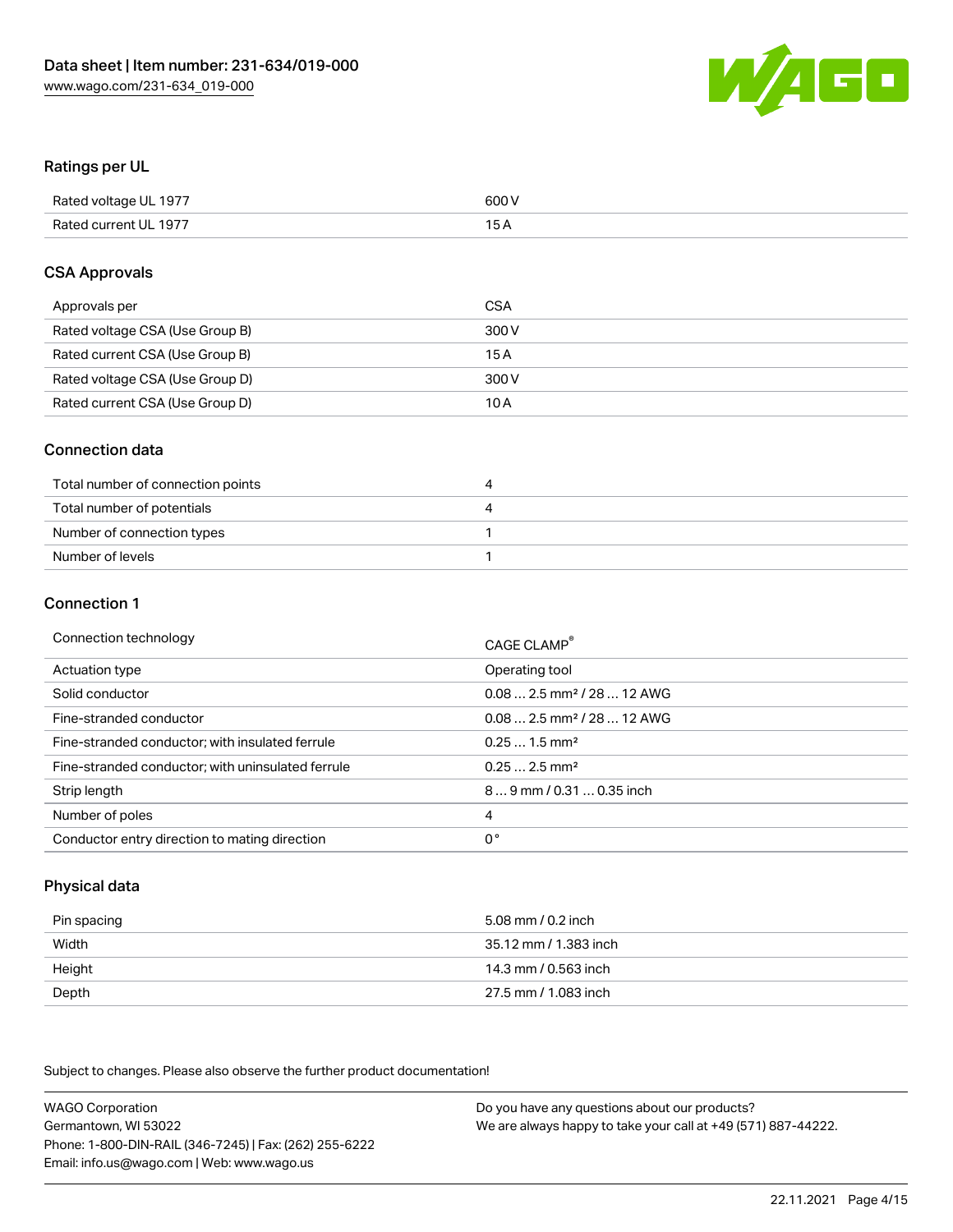

#### Mechanical data

| Mounting type | Mounting flange       |
|---------------|-----------------------|
| Mounting type | Feed-through mounting |
|               | Panel mounting        |

#### Plug-in connection

| Contact type (pluggable connector) | Male connector/plug |
|------------------------------------|---------------------|
| Connector (connection type)        | for conductor       |
| Mismating protection               | No                  |
| Locking of plug-in connection      | Without             |

## Material data

| Color                       | orange                                |
|-----------------------------|---------------------------------------|
| Material group              |                                       |
| Insulation material         | Polyamide (PA66)                      |
| Flammability class per UL94 | V <sub>0</sub>                        |
| Clamping spring material    | Chrome nickel spring steel (CrNi)     |
| Contact material            | Electrolytic copper $(E_{\text{Cl}})$ |
| Contact plating             | tin-plated                            |
| Fire load                   | 0.134 MJ                              |
| Weight                      | 7.3 g                                 |
|                             |                                       |

## Environmental requirements

| Limit temperature range | +100 $^{\circ}$ C<br>-60<br>____ |  |
|-------------------------|----------------------------------|--|
|-------------------------|----------------------------------|--|

#### Commercial data

| Product Group         | 3 (Multi Conn. System) |
|-----------------------|------------------------|
| PU (SPU)              | 50 Stück               |
| Packaging type        | box                    |
| Country of origin     | DE.                    |
| <b>GTIN</b>           | 4044918259859          |
| Customs tariff number | 8536694040             |

## Approvals / Certificates

#### Country specific Approvals

Subject to changes. Please also observe the further product documentation!

| <b>WAGO Corporation</b>                                | Do you have any questions about our products?                 |
|--------------------------------------------------------|---------------------------------------------------------------|
| Germantown, WI 53022                                   | We are always happy to take your call at +49 (571) 887-44222. |
| Phone: 1-800-DIN-RAIL (346-7245)   Fax: (262) 255-6222 |                                                               |
| Email: info.us@wago.com   Web: www.wago.us             |                                                               |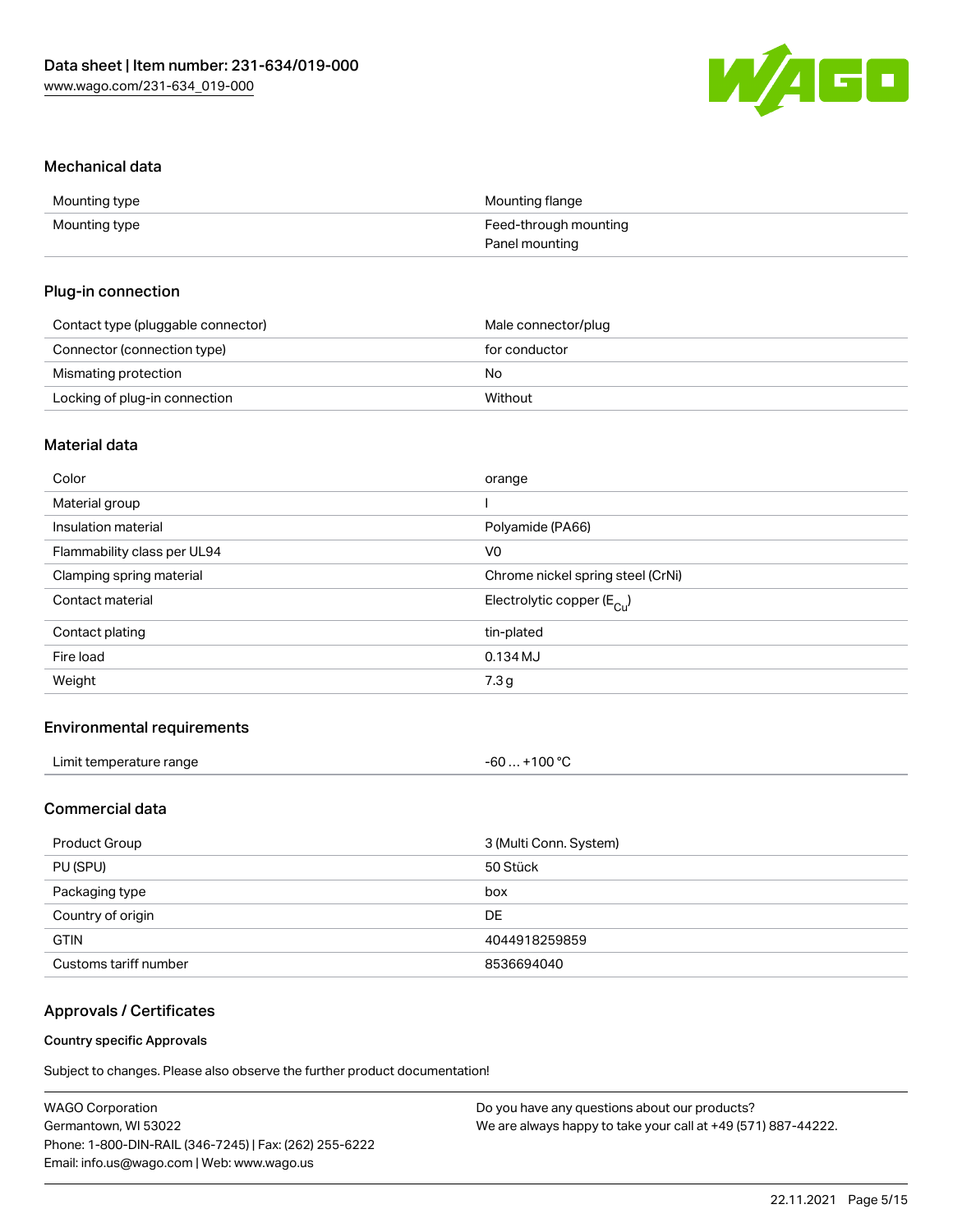

| Logo                  | Approval                                                | <b>Additional Approval Text</b> | Certificate<br>name                |
|-----------------------|---------------------------------------------------------|---------------------------------|------------------------------------|
|                       | CB<br>DEKRA Certification B.V.                          | IEC 61984                       | NL-39756                           |
|                       | <b>CSA</b><br>DEKRA Certification B.V.                  | C22.2                           | 1466354                            |
| EMA<br>EUR            | <b>KEMA/KEUR</b><br>DEKRA Certification B.V.            | EN 61984                        | 2190761.01                         |
| <b>Ship Approvals</b> |                                                         |                                 |                                    |
| Logo                  | Approval                                                | <b>Additional Approval Text</b> | Certificate<br>name                |
|                       | <b>ABS</b><br>American Bureau of Shipping               |                                 | $19 -$<br>HG1869876-<br><b>PDA</b> |
|                       | <b>BV</b><br>Bureau Veritas S.A.                        | IEC 60998                       | 11915/D0<br><b>BV</b>              |
|                       | <b>DNV GL</b><br>Det Norske Veritas, Germanischer Lloyd | $\overline{a}$                  | TAE000016Z                         |
| <b>UL-Approvals</b>   |                                                         |                                 |                                    |
| Logo                  | Approval                                                | <b>Additional Approval Text</b> | Certificate<br>name                |
|                       | UL<br>UL International Germany GmbH                     | <b>UL 1977</b>                  | E45171                             |
|                       | <b>UR</b><br>Underwriters Laboratories Inc.             | <b>UL 1059</b>                  | E45172                             |

Subject to changes. Please also observe the further product documentation!

WAGO Corporation Germantown, WI 53022 Phone: 1-800-DIN-RAIL (346-7245) | Fax: (262) 255-6222 Email: info.us@wago.com | Web: www.wago.us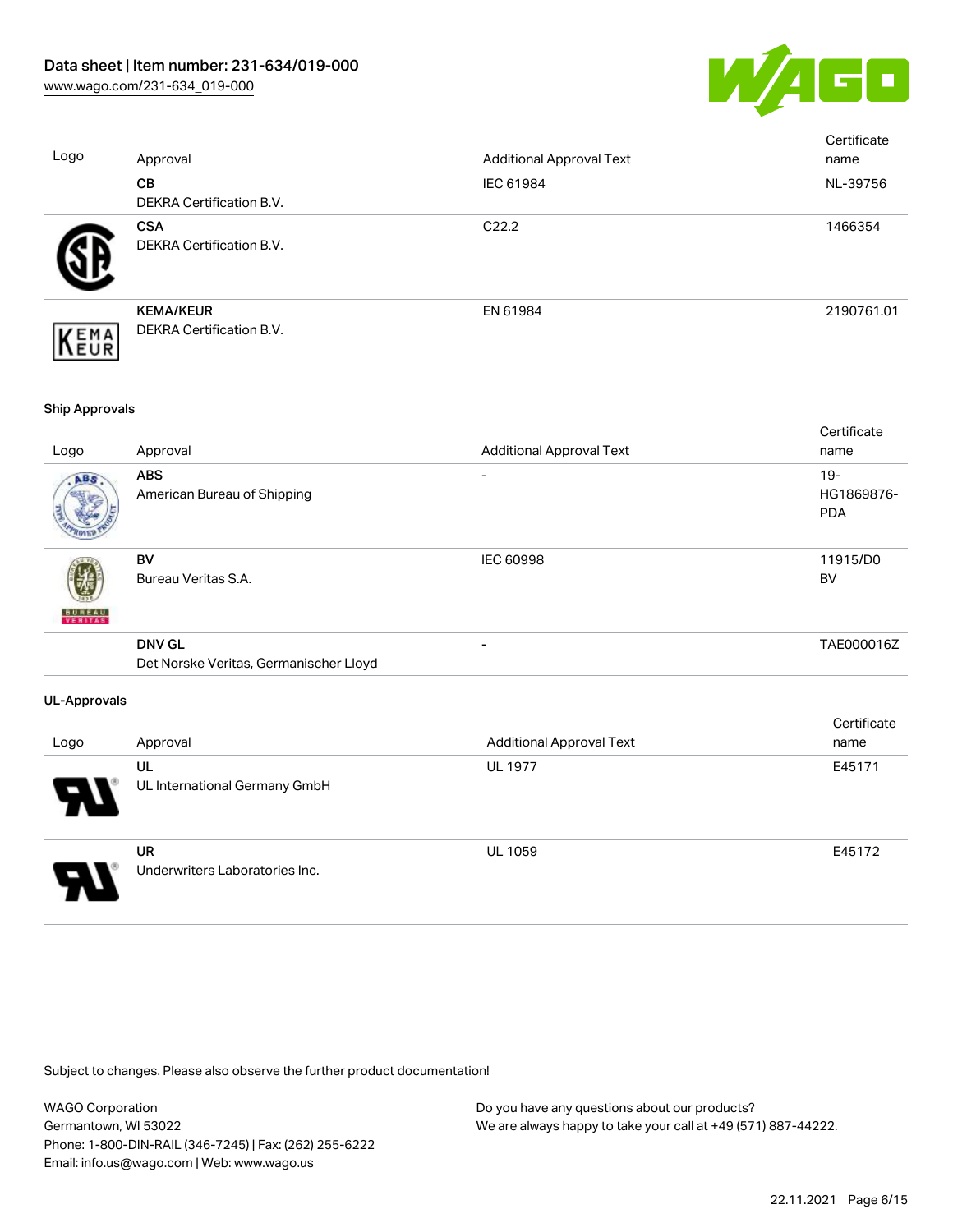

## **Counterpart**

| Item no.231-304/026-000<br>Female plug; 4-pole; 12 AWG max; pin spacing 5.08 mm; 1 conductor per pole; orange | www.wago.com/231-304/026-000 |
|---------------------------------------------------------------------------------------------------------------|------------------------------|
| Item no.232-164<br>THT female header; straight; Pin spacing 5.08 mm; 4-pole; 0.6 x 1.0 mm solder pin; orange  | www.wago.com/232-164         |
| Item no.232-264<br>THT female header; angled; Pin spacing 5.08 mm; 4-pole; 0.6 x 1.0 mm solder pin; orange    | www.wago.com/232-264         |

## Optional accessories

## Ferrules

| Ferrule |                                                                                                                                                                                    |                      |
|---------|------------------------------------------------------------------------------------------------------------------------------------------------------------------------------------|----------------------|
|         | Item no.: 216-101<br>Ferrule; Sleeve for 0.5 mm <sup>2</sup> / AWG 22; uninsulated; electro-tin plated; silver-colored                                                             | www.wago.com/216-101 |
|         | Item no.: 216-104<br>Ferrule; Sleeve for 1.5 mm <sup>2</sup> / AWG 16; uninsulated; electro-tin plated; silver-colored                                                             | www.wago.com/216-104 |
|         | Item no.: 216-106<br>Ferrule; Sleeve for 2.5 mm <sup>2</sup> / AWG 14; uninsulated; electro-tin plated; silver-colored                                                             | www.wago.com/216-106 |
|         | Item no.: 216-102<br>Ferrule; Sleeve for 0.75 mm <sup>2</sup> / AWG 20; uninsulated; electro-tin plated; silver-colored                                                            | www.wago.com/216-102 |
|         | Item no.: 216-103<br>Ferrule; Sleeve for 1 mm <sup>2</sup> / AWG 18; uninsulated; electro-tin plated                                                                               | www.wago.com/216-103 |
|         | Item no.: 216-123<br>Ferrule; Sleeve for 1 mm <sup>2</sup> / AWG 18; uninsulated; electro-tin plated; silver-colored                                                               | www.wago.com/216-123 |
|         | Item no.: 216-122<br>Ferrule; Sleeve for 0.75 mm <sup>2</sup> / AWG 20; uninsulated; electro-tin plated; silver-colored                                                            | www.wago.com/216-122 |
|         | Item no.: 216-124<br>Ferrule; Sleeve for 1.5 mm <sup>2</sup> / AWG 16; uninsulated; electro-tin plated                                                                             | www.wago.com/216-124 |
|         | Item no.: 216-142<br>Ferrule; Sleeve for 0.75 mm <sup>2</sup> / 18 AWG; uninsulated; electro-tin plated; electrolytic copper; gastight<br>crimped; acc. to DIN 46228, Part 1/08.92 | www.wago.com/216-142 |
|         | Item no.: 216-132<br>Ferrule; Sleeve for 0.34 mm <sup>2</sup> / AWG 24; uninsulated; electro-tin plated                                                                            | www.wago.com/216-132 |
|         | Item no.: 216-121<br>Ferrule; Sleeve for 0.5 mm <sup>2</sup> / AWG 22; uninsulated; electro-tin plated; silver-colored                                                             | www.wago.com/216-121 |

Subject to changes. Please also observe the further product documentation!

| <b>WAGO Corporation</b>                                | Do you have any questions about our products?                 |
|--------------------------------------------------------|---------------------------------------------------------------|
| Germantown, WI 53022                                   | We are always happy to take your call at +49 (571) 887-44222. |
| Phone: 1-800-DIN-RAIL (346-7245)   Fax: (262) 255-6222 |                                                               |
| Email: info.us@wago.com   Web: www.wago.us             |                                                               |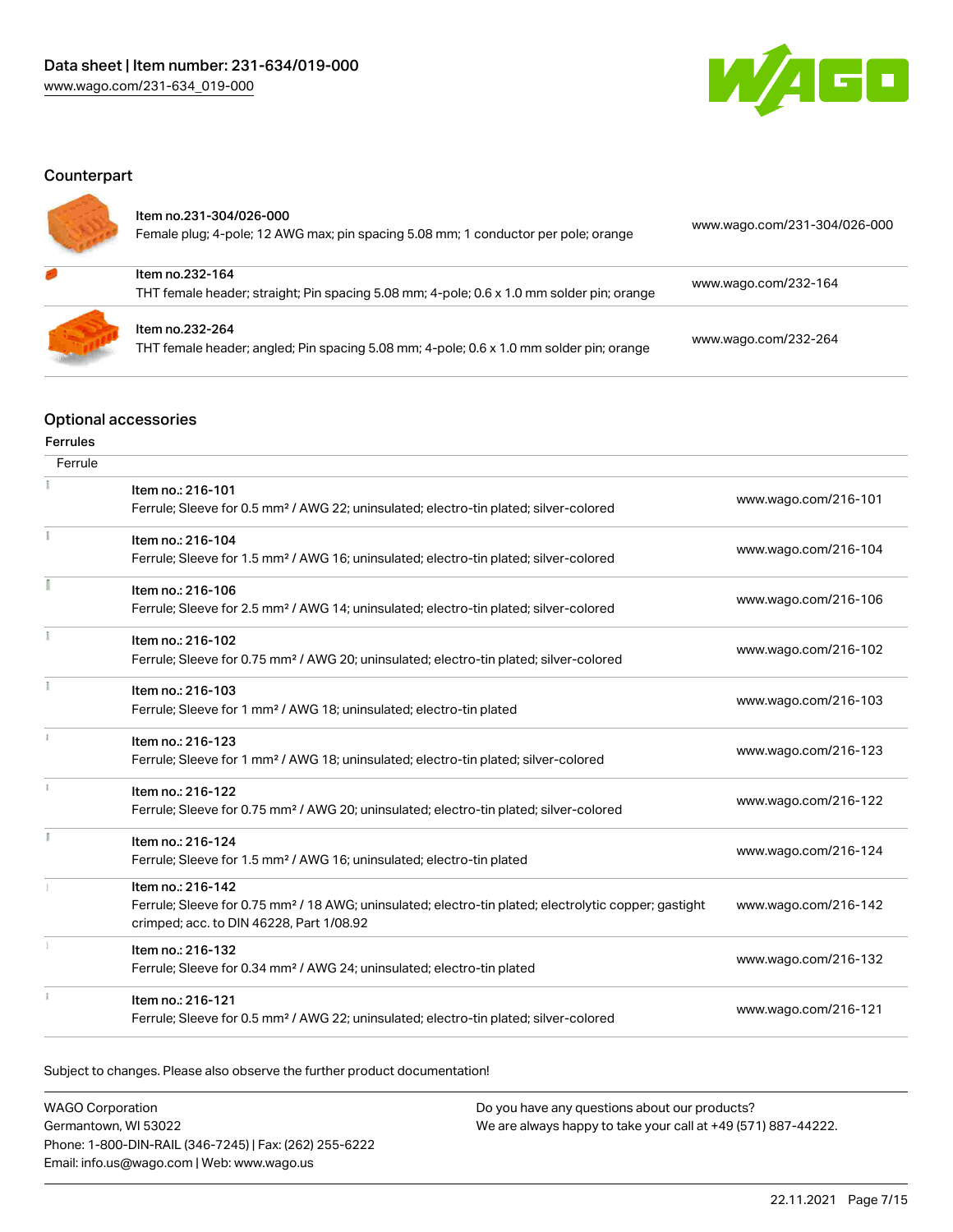## Data sheet | Item number: 231-634/019-000

[www.wago.com/231-634\\_019-000](http://www.wago.com/231-634_019-000)



| Item no.: 216-131<br>Ferrule; Sleeve for 0.25 mm <sup>2</sup> / AWG 24; uninsulated; electro-tin plated; silver-colored<br>Item no.: 216-141<br>Ferrule; Sleeve for 0.5 mm <sup>2</sup> / 20 AWG; uninsulated; electro-tin plated; electrolytic copper; gastight<br>crimped; acc. to DIN 46228, Part 1/08.92<br>Item no.: 216-152<br>Ferrule; Sleeve for 0.34 mm <sup>2</sup> / AWG 24; uninsulated; electro-tin plated<br>Item no.: 216-203<br>Ferrule; Sleeve for 1 mm <sup>2</sup> / AWG 18; insulated; electro-tin plated; red<br>Item no.: 216-202<br>Ferrule; Sleeve for 0.75 mm <sup>2</sup> / 18 AWG; insulated; electro-tin plated; gray<br>Item no.: 216-151<br>Ferrule; Sleeve for 0.25 mm <sup>2</sup> / AWG 24; uninsulated; electro-tin plated<br>Item no.: 216-204<br>Ferrule; Sleeve for 1.5 mm <sup>2</sup> / AWG 16; insulated; electro-tin plated; black<br>Item no.: 216-144<br>Ferrule; Sleeve for 1.5 mm <sup>2</sup> / AWG 16; uninsulated; electro-tin plated; electrolytic copper; gastight<br>crimped; acc. to DIN 46228, Part 1/08.92; silver-colored | www.wago.com/216-131<br>www.wago.com/216-141<br>www.wago.com/216-152<br>www.wago.com/216-203<br>www.wago.com/216-202<br>www.wago.com/216-151<br>www.wago.com/216-204<br>www.wago.com/216-144                                                                                                                                                                                                                                          |
|----------------------------------------------------------------------------------------------------------------------------------------------------------------------------------------------------------------------------------------------------------------------------------------------------------------------------------------------------------------------------------------------------------------------------------------------------------------------------------------------------------------------------------------------------------------------------------------------------------------------------------------------------------------------------------------------------------------------------------------------------------------------------------------------------------------------------------------------------------------------------------------------------------------------------------------------------------------------------------------------------------------------------------------------------------------------------------|---------------------------------------------------------------------------------------------------------------------------------------------------------------------------------------------------------------------------------------------------------------------------------------------------------------------------------------------------------------------------------------------------------------------------------------|
|                                                                                                                                                                                                                                                                                                                                                                                                                                                                                                                                                                                                                                                                                                                                                                                                                                                                                                                                                                                                                                                                                  |                                                                                                                                                                                                                                                                                                                                                                                                                                       |
|                                                                                                                                                                                                                                                                                                                                                                                                                                                                                                                                                                                                                                                                                                                                                                                                                                                                                                                                                                                                                                                                                  |                                                                                                                                                                                                                                                                                                                                                                                                                                       |
|                                                                                                                                                                                                                                                                                                                                                                                                                                                                                                                                                                                                                                                                                                                                                                                                                                                                                                                                                                                                                                                                                  |                                                                                                                                                                                                                                                                                                                                                                                                                                       |
|                                                                                                                                                                                                                                                                                                                                                                                                                                                                                                                                                                                                                                                                                                                                                                                                                                                                                                                                                                                                                                                                                  |                                                                                                                                                                                                                                                                                                                                                                                                                                       |
|                                                                                                                                                                                                                                                                                                                                                                                                                                                                                                                                                                                                                                                                                                                                                                                                                                                                                                                                                                                                                                                                                  |                                                                                                                                                                                                                                                                                                                                                                                                                                       |
|                                                                                                                                                                                                                                                                                                                                                                                                                                                                                                                                                                                                                                                                                                                                                                                                                                                                                                                                                                                                                                                                                  |                                                                                                                                                                                                                                                                                                                                                                                                                                       |
|                                                                                                                                                                                                                                                                                                                                                                                                                                                                                                                                                                                                                                                                                                                                                                                                                                                                                                                                                                                                                                                                                  |                                                                                                                                                                                                                                                                                                                                                                                                                                       |
|                                                                                                                                                                                                                                                                                                                                                                                                                                                                                                                                                                                                                                                                                                                                                                                                                                                                                                                                                                                                                                                                                  |                                                                                                                                                                                                                                                                                                                                                                                                                                       |
| Item no.: 216-201<br>Ferrule; Sleeve for 0.5 mm <sup>2</sup> / 20 AWG; insulated; electro-tin plated; white                                                                                                                                                                                                                                                                                                                                                                                                                                                                                                                                                                                                                                                                                                                                                                                                                                                                                                                                                                      | www.wago.com/216-201                                                                                                                                                                                                                                                                                                                                                                                                                  |
| Item no.: 216-223<br>Ferrule; Sleeve for 1 mm <sup>2</sup> / AWG 18; insulated; electro-tin plated; red                                                                                                                                                                                                                                                                                                                                                                                                                                                                                                                                                                                                                                                                                                                                                                                                                                                                                                                                                                          | www.wago.com/216-223                                                                                                                                                                                                                                                                                                                                                                                                                  |
| Item no.: 216-241<br>Ferrule; Sleeve for 0.5 mm <sup>2</sup> / 20 AWG; insulated; electro-tin plated; electrolytic copper; gastight<br>crimped; acc. to DIN 46228, Part 4/09.90; white                                                                                                                                                                                                                                                                                                                                                                                                                                                                                                                                                                                                                                                                                                                                                                                                                                                                                           | www.wago.com/216-241                                                                                                                                                                                                                                                                                                                                                                                                                  |
| Item no.: 216-242<br>Ferrule; Sleeve for 0.75 mm <sup>2</sup> / 18 AWG; insulated; electro-tin plated; electrolytic copper; gastight<br>crimped; acc. to DIN 46228, Part 4/09.90; gray                                                                                                                                                                                                                                                                                                                                                                                                                                                                                                                                                                                                                                                                                                                                                                                                                                                                                           | www.wago.com/216-242                                                                                                                                                                                                                                                                                                                                                                                                                  |
| Item no.: 216-222<br>Ferrule; Sleeve for 0.75 mm <sup>2</sup> / 18 AWG; insulated; electro-tin plated; gray                                                                                                                                                                                                                                                                                                                                                                                                                                                                                                                                                                                                                                                                                                                                                                                                                                                                                                                                                                      | www.wago.com/216-222                                                                                                                                                                                                                                                                                                                                                                                                                  |
|                                                                                                                                                                                                                                                                                                                                                                                                                                                                                                                                                                                                                                                                                                                                                                                                                                                                                                                                                                                                                                                                                  | www.wago.com/216-221                                                                                                                                                                                                                                                                                                                                                                                                                  |
|                                                                                                                                                                                                                                                                                                                                                                                                                                                                                                                                                                                                                                                                                                                                                                                                                                                                                                                                                                                                                                                                                  | www.wago.com/216-224                                                                                                                                                                                                                                                                                                                                                                                                                  |
|                                                                                                                                                                                                                                                                                                                                                                                                                                                                                                                                                                                                                                                                                                                                                                                                                                                                                                                                                                                                                                                                                  |                                                                                                                                                                                                                                                                                                                                                                                                                                       |
|                                                                                                                                                                                                                                                                                                                                                                                                                                                                                                                                                                                                                                                                                                                                                                                                                                                                                                                                                                                                                                                                                  | Item no.: 216-221<br>Ferrule; Sleeve for 0.5 mm <sup>2</sup> / 20 AWG; insulated; electro-tin plated; white<br>Item no.: 216-224<br>Ferrule; Sleeve for 1.5 mm <sup>2</sup> / AWG 16; insulated; electro-tin plated; black<br>Item no.: 216-243<br>Ferrule; Sleeve for 1 mm <sup>2</sup> / AWG 18; insulated; electro-tin plated; electrolytic copper; gastight crimped; www.wago.com/216-243<br>acc. to DIN 46228, Part 4/09.90; red |

WAGO Corporation Germantown, WI 53022 Phone: 1-800-DIN-RAIL (346-7245) | Fax: (262) 255-6222 Email: info.us@wago.com | Web: www.wago.us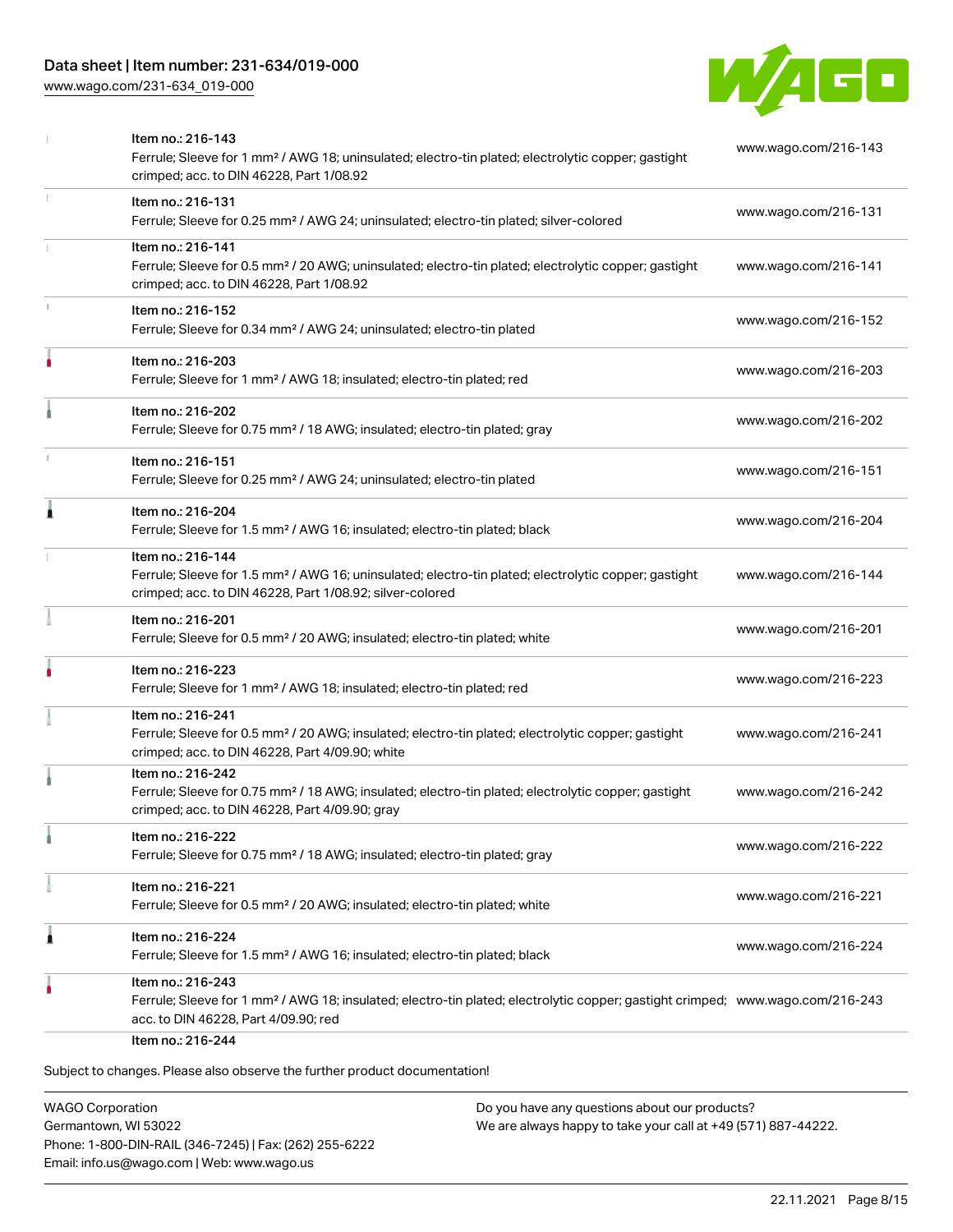## Data sheet | Item number: 231-634/019-000

[www.wago.com/231-634\\_019-000](http://www.wago.com/231-634_019-000)



|                       | Ferrule; Sleeve for 1.5 mm <sup>2</sup> / AWG 16; insulated; electro-tin plated; electrolytic copper; gastight<br>crimped; acc. to DIN 46228, Part 4/09.90; black                                       | www.wago.com/216-244 |
|-----------------------|---------------------------------------------------------------------------------------------------------------------------------------------------------------------------------------------------------|----------------------|
|                       | Item no.: 216-263<br>Ferrule; Sleeve for 1 mm <sup>2</sup> / AWG 18; insulated; electro-tin plated; electrolytic copper; gastight crimped; www.wago.com/216-263<br>acc. to DIN 46228, Part 4/09.90; red |                      |
| 1                     | Item no.: 216-264<br>Ferrule; Sleeve for 1.5 mm <sup>2</sup> / AWG 16; insulated; electro-tin plated; electrolytic copper; gastight<br>crimped; acc. to DIN 46228, Part 4/09.90; black                  | www.wago.com/216-264 |
|                       | Item no.: 216-284<br>Ferrule; Sleeve for 1.5 mm <sup>2</sup> / AWG 16; insulated; electro-tin plated; electrolytic copper; gastight<br>crimped; acc. to DIN 46228, Part 4/09.90; black                  | www.wago.com/216-284 |
|                       | Item no.: 216-262<br>Ferrule; Sleeve for 0.75 mm <sup>2</sup> / 18 AWG; insulated; electro-tin plated; electrolytic copper; gastight<br>crimped; acc. to DIN 46228, Part 4/09.90; gray                  | www.wago.com/216-262 |
|                       | Item no.: 216-301<br>Ferrule; Sleeve for 0.25 mm <sup>2</sup> / AWG 24; insulated; electro-tin plated; yellow                                                                                           | www.wago.com/216-301 |
|                       | Item no.: 216-321<br>Ferrule; Sleeve for 0.25 mm <sup>2</sup> / AWG 24; insulated; electro-tin plated; yellow                                                                                           | www.wago.com/216-321 |
|                       | Item no.: 216-322<br>Ferrule; Sleeve for 0.34 mm <sup>2</sup> / 22 AWG; insulated; electro-tin plated; green                                                                                            | www.wago.com/216-322 |
|                       | Item no.: 216-302<br>Ferrule; Sleeve for 0.34 mm <sup>2</sup> / 22 AWG; insulated; electro-tin plated; light turquoise                                                                                  | www.wago.com/216-302 |
| Jumpers               |                                                                                                                                                                                                         |                      |
| Jumper                |                                                                                                                                                                                                         |                      |
|                       | Item no.: 231-905<br>Jumper; for conductor entry; 5-way; insulated; gray                                                                                                                                | www.wago.com/231-905 |
|                       | Item no.: 231-903<br>Jumper; for conductor entry; 3-way; insulated; gray                                                                                                                                | www.wago.com/231-903 |
|                       | Item no.: 231-907<br>Jumper; for conductor entry; 7-way; insulated; gray                                                                                                                                | www.wago.com/231-907 |
|                       | Item no.: 231-910<br>Jumper; for conductor entry; 10-way; insulated; gray                                                                                                                               | www.wago.com/231-910 |
|                       | Item no.: 231-902<br>Jumper; for conductor entry; 2-way; insulated; gray                                                                                                                                | www.wago.com/231-902 |
| Strain relief         |                                                                                                                                                                                                         |                      |
| Strain relief housing |                                                                                                                                                                                                         |                      |
|                       | Item no.: 232-634<br>Strain relief housing; orange                                                                                                                                                      | www.wago.com/232-634 |
| Cover                 |                                                                                                                                                                                                         |                      |

Subject to changes. Please also observe the further product documentation! Cover

WAGO Corporation Germantown, WI 53022 Phone: 1-800-DIN-RAIL (346-7245) | Fax: (262) 255-6222 Email: info.us@wago.com | Web: www.wago.us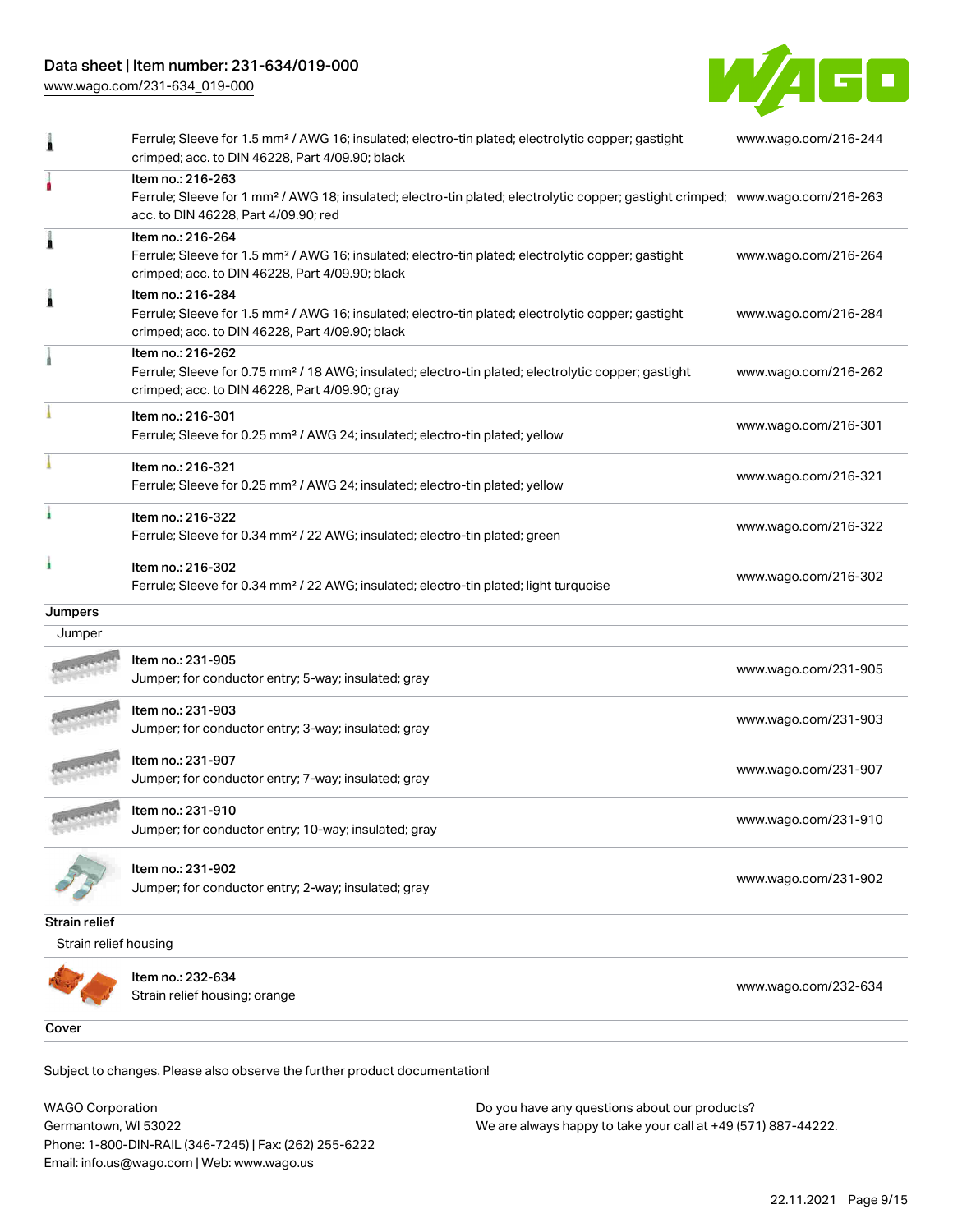[www.wago.com/231-634\\_019-000](http://www.wago.com/231-634_019-000)



| Cover               |                                                                                                                                                                                                 |                                  |
|---------------------|-------------------------------------------------------------------------------------------------------------------------------------------------------------------------------------------------|----------------------------------|
|                     | Item no.: 231-669<br>Lockout caps; for covering unused clamping units; orange                                                                                                                   | www.wago.com/231-669             |
| Insulations stops   |                                                                                                                                                                                                 |                                  |
| Insulation stop     |                                                                                                                                                                                                 |                                  |
|                     | Item no.: 231-672<br>Insulation stop; 0.75 - 1 mm <sup>2</sup> ; dark gray                                                                                                                      | www.wago.com/231-672             |
|                     | Item no.: 231-670<br>Insulation stop; 0.08-0.2 mm <sup>2</sup> / 0.2 mm <sup>2</sup> "s"; white                                                                                                 | www.wago.com/231-670             |
|                     | Item no.: 231-671<br>Insulation stop; 0.25 - 0.5 mm <sup>2</sup> ; light gray                                                                                                                   | www.wago.com/231-671             |
| Coding              |                                                                                                                                                                                                 |                                  |
| Coding              |                                                                                                                                                                                                 |                                  |
|                     | Item no.: 231-129<br>Coding key; snap-on type; light gray                                                                                                                                       | www.wago.com/231-129             |
| Marking accessories |                                                                                                                                                                                                 |                                  |
| Marking strip       |                                                                                                                                                                                                 |                                  |
|                     | Item no.: 210-331/508-103<br>Marking strips; as a DIN A4 sheet; MARKED; 1-12 (200x); Height of marker strip: 2.3 mm/0.091 in; Strip<br>length 182 mm; Horizontal marking; Self-adhesive; white  | www.wago.com/210-331<br>/508-103 |
|                     | Item no.: 210-331/508-104<br>Marking strips; as a DIN A4 sheet; MARKED; 13-24 (200x); Height of marker strip: 2.3 mm/0.091 in; Strip<br>length 182 mm; Horizontal marking; Self-adhesive; white | www.wago.com/210-331<br>/508-104 |
|                     | Item no.: 210-332/508-202<br>Marking strips; as a DIN A4 sheet; MARKED; 1-16 (160x); Height of marker strip: 3 mm; Strip length 182<br>mm; Horizontal marking; Self-adhesive; white             | www.wago.com/210-332<br>/508-202 |
|                     | Item no.: 210-332/508-204<br>Marking strips; as a DIN A4 sheet; MARKED; 17-32 (160x); Height of marker strip: 3 mm; Strip length<br>182 mm; Horizontal marking; Self-adhesive; white            | www.wago.com/210-332<br>/508-204 |
|                     | Item no.: 210-332/508-206<br>Marking strips; as a DIN A4 sheet; MARKED; 33-48 (160x); Height of marker strip: 3 mm; Strip length<br>182 mm; Horizontal marking; Self-adhesive; white            | www.wago.com/210-332<br>/508-206 |
|                     | Item no.: 210-332/508-205<br>Marking strips; as a DIN A4 sheet; MARKED; 1-32 (80x); Height of marker strip: 3 mm; Strip length 182<br>mm; Horizontal marking; Self-adhesive; white              | www.wago.com/210-332<br>/508-205 |
| Mounting            |                                                                                                                                                                                                 |                                  |

Subject to changes. Please also observe the further product documentation!

WAGO Corporation Germantown, WI 53022 Phone: 1-800-DIN-RAIL (346-7245) | Fax: (262) 255-6222 Email: info.us@wago.com | Web: www.wago.us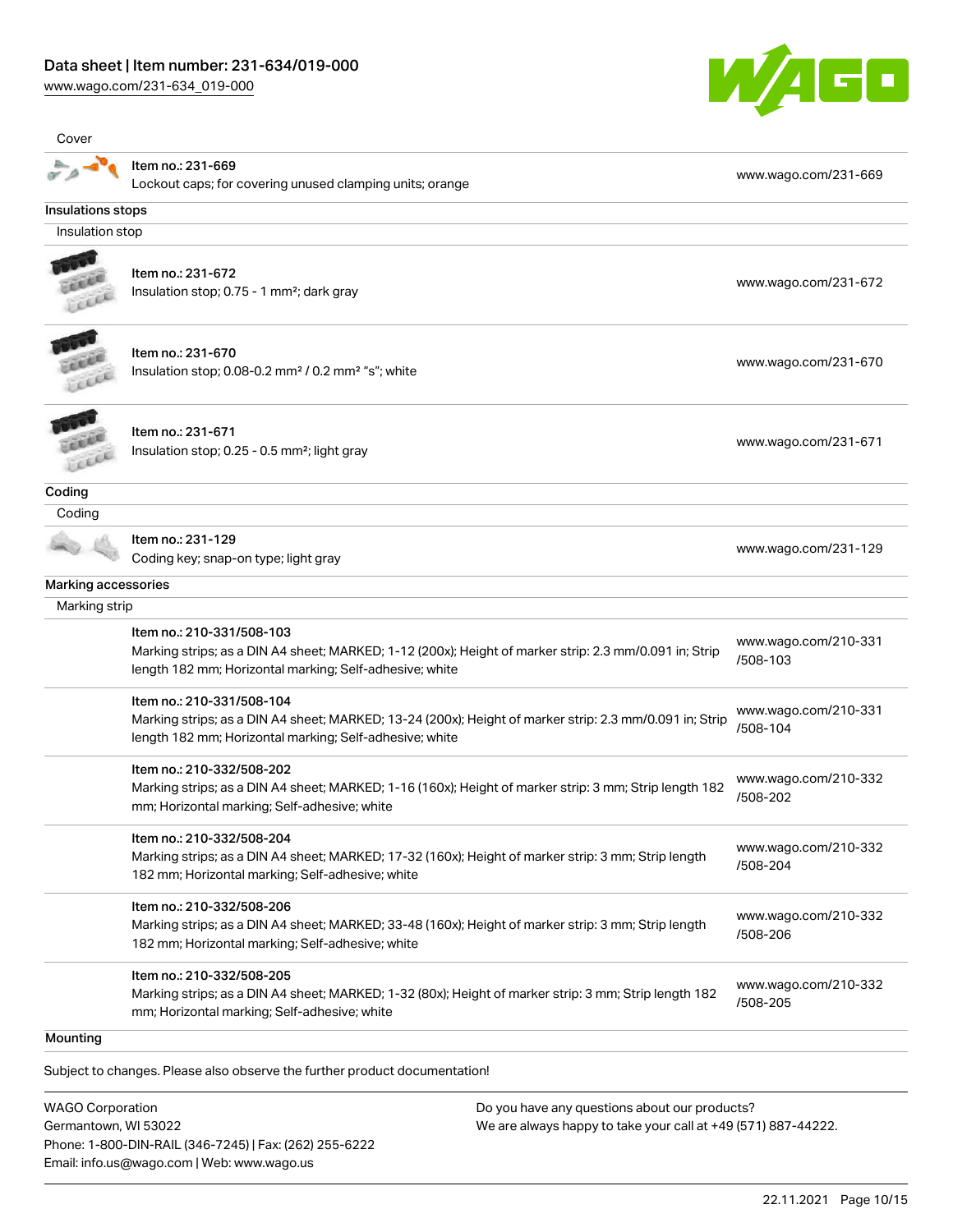Email: info.us@wago.com | Web: www.wago.us

[www.wago.com/231-634\\_019-000](http://www.wago.com/231-634_019-000)



Mounting accessories

|                                                 | Item no.: 209-147                                                                                                |                                                                                                                | www.wago.com/209-147 |
|-------------------------------------------------|------------------------------------------------------------------------------------------------------------------|----------------------------------------------------------------------------------------------------------------|----------------------|
|                                                 | Self-tapping screw                                                                                               |                                                                                                                |                      |
|                                                 | Item no.: 231-194<br>Self-tapping screw; B 2.2x13, fixing hole 1.8 mm Ø                                          |                                                                                                                | www.wago.com/231-194 |
|                                                 | Item no.: 231-195<br>Screw with nut; M2x12; for fixing element                                                   |                                                                                                                | www.wago.com/231-195 |
|                                                 | Item no.: 231-295<br>Screw with nut                                                                              |                                                                                                                | www.wago.com/231-295 |
| <b>Tools</b>                                    |                                                                                                                  |                                                                                                                |                      |
| Operating tool                                  |                                                                                                                  |                                                                                                                |                      |
|                                                 | Item no.: 209-130<br>Operating tool; suitable for 264, 280 and 281 Series; 1-way; of insulating material; white  |                                                                                                                | www.wago.com/209-130 |
|                                                 | Item no.: 209-132<br>Operating tool; for connecting comb-style jumper bar; 2-way; of insulating material         |                                                                                                                | www.wago.com/209-132 |
|                                                 | Item no.: 210-657<br>Operating tool; Blade: 3.5 x 0.5 mm; with a partially insulated shaft; short; multicoloured |                                                                                                                | www.wago.com/210-657 |
|                                                 | Item no.: 210-720<br>Operating tool; Blade: 3.5 x 0.5 mm; with a partially insulated shaft; multicoloured        |                                                                                                                | www.wago.com/210-720 |
|                                                 | Item no.: 231-131<br>Operating tool; made of insulating material; 1-way; loose; white                            |                                                                                                                | www.wago.com/231-131 |
|                                                 | Item no.: 231-291<br>Operating tool; made of insulating material; 1-way; loose; red                              |                                                                                                                | www.wago.com/231-291 |
|                                                 | Item no.: 280-432<br>Operating tool; made of insulating material; 2-way; white                                   |                                                                                                                | www.wago.com/280-432 |
|                                                 | Item no.: 280-434<br>Operating tool; made of insulating material; 4-way                                          |                                                                                                                | www.wago.com/280-434 |
|                                                 | Item no.: 280-437<br>Operating tool; made of insulating material; 7-way                                          |                                                                                                                | www.wago.com/280-437 |
|                                                 | Item no.: 280-440<br>Operating tool; made of insulating material; 10-way                                         |                                                                                                                | www.wago.com/280-440 |
|                                                 | Item no.: 280-435<br>Operating tool; made of insulating material; 5-way; gray                                    |                                                                                                                | www.wago.com/280-435 |
|                                                 | Item no.: 280-436<br>Operating tool; made of insulating material; 6-way                                          |                                                                                                                | www.wago.com/280-436 |
|                                                 | Subject to changes. Please also observe the further product documentation!                                       |                                                                                                                |                      |
| <b>WAGO Corporation</b><br>Germantown, WI 53022 | Phone: 1-800-DIN-RAIL (346-7245)   Fax: (262) 255-6222                                                           | Do you have any questions about our products?<br>We are always happy to take your call at +49 (571) 887-44222. |                      |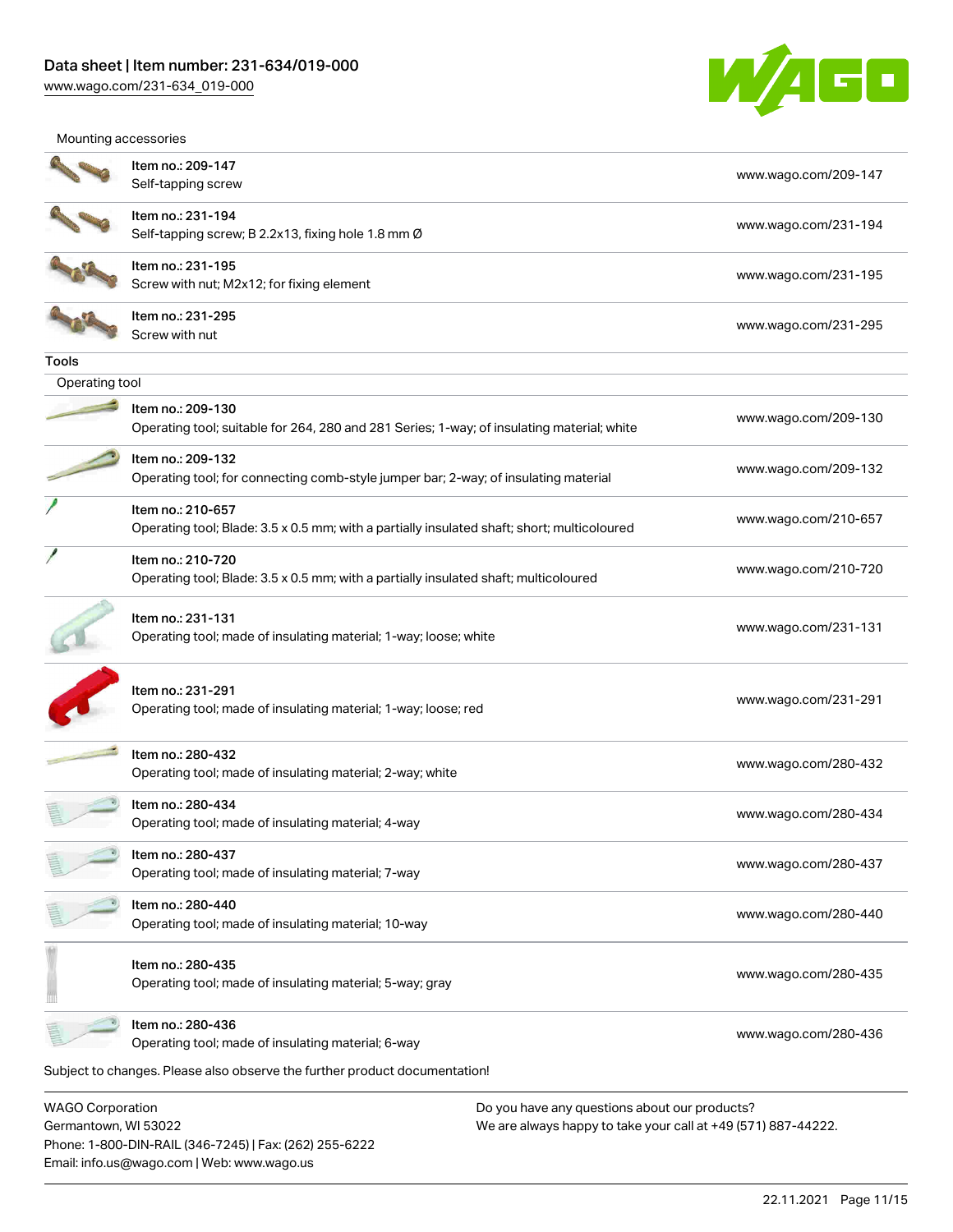

|                               | Item no.: 280-438                                                                                                                                          |            |               | www.wago.com/280-438 |
|-------------------------------|------------------------------------------------------------------------------------------------------------------------------------------------------------|------------|---------------|----------------------|
|                               | Operating tool; made of insulating material; 8-way                                                                                                         |            |               |                      |
|                               | Item no.: 280-433                                                                                                                                          |            |               | www.wago.com/280-433 |
|                               | Operating tool; made of insulating material; 3-way                                                                                                         |            |               |                      |
| <b>Downloads</b>              |                                                                                                                                                            |            |               |                      |
| <b>Documentation</b>          |                                                                                                                                                            |            |               |                      |
| <b>Additional Information</b> |                                                                                                                                                            |            |               |                      |
| Technical explanations        |                                                                                                                                                            | 2019 Apr 3 | pdf<br>2.0 MB | Download             |
| <b>CAD files</b>              |                                                                                                                                                            |            |               |                      |
|                               |                                                                                                                                                            |            |               |                      |
| CAD data                      |                                                                                                                                                            |            |               |                      |
|                               | 2D/3D Models 231-634/019-000                                                                                                                               |            | <b>URL</b>    | Download             |
| <b>CAE</b> data               |                                                                                                                                                            |            |               |                      |
|                               | EPLAN Data Portal 231-634/019-000                                                                                                                          |            | <b>URL</b>    | Download             |
|                               | ZUKEN Portal 231-634/019-000                                                                                                                               |            | <b>URL</b>    | Download             |
|                               | EPLAN Data Portal 231-634/019-000                                                                                                                          |            | <b>URL</b>    | Download             |
|                               | <b>Environmental Product Compliance</b>                                                                                                                    |            |               |                      |
| <b>Compliance Search</b>      |                                                                                                                                                            |            |               |                      |
|                               | Environmental Product Compliance 231-634/019-000                                                                                                           |            | <b>URL</b>    | Download             |
|                               | 1-conductor male connector; CAGE CLAMP <sup>®</sup> ; 2.5 mm <sup>2</sup> ; Pin spacing 5.08 mm; 4-pole;<br>clamping collar; 2,50 mm <sup>2</sup> ; orange |            |               |                      |

## Installation Notes

Subject to changes. Please also observe the further product documentation!

WAGO Corporation Germantown, WI 53022 Phone: 1-800-DIN-RAIL (346-7245) | Fax: (262) 255-6222 Email: info.us@wago.com | Web: www.wago.us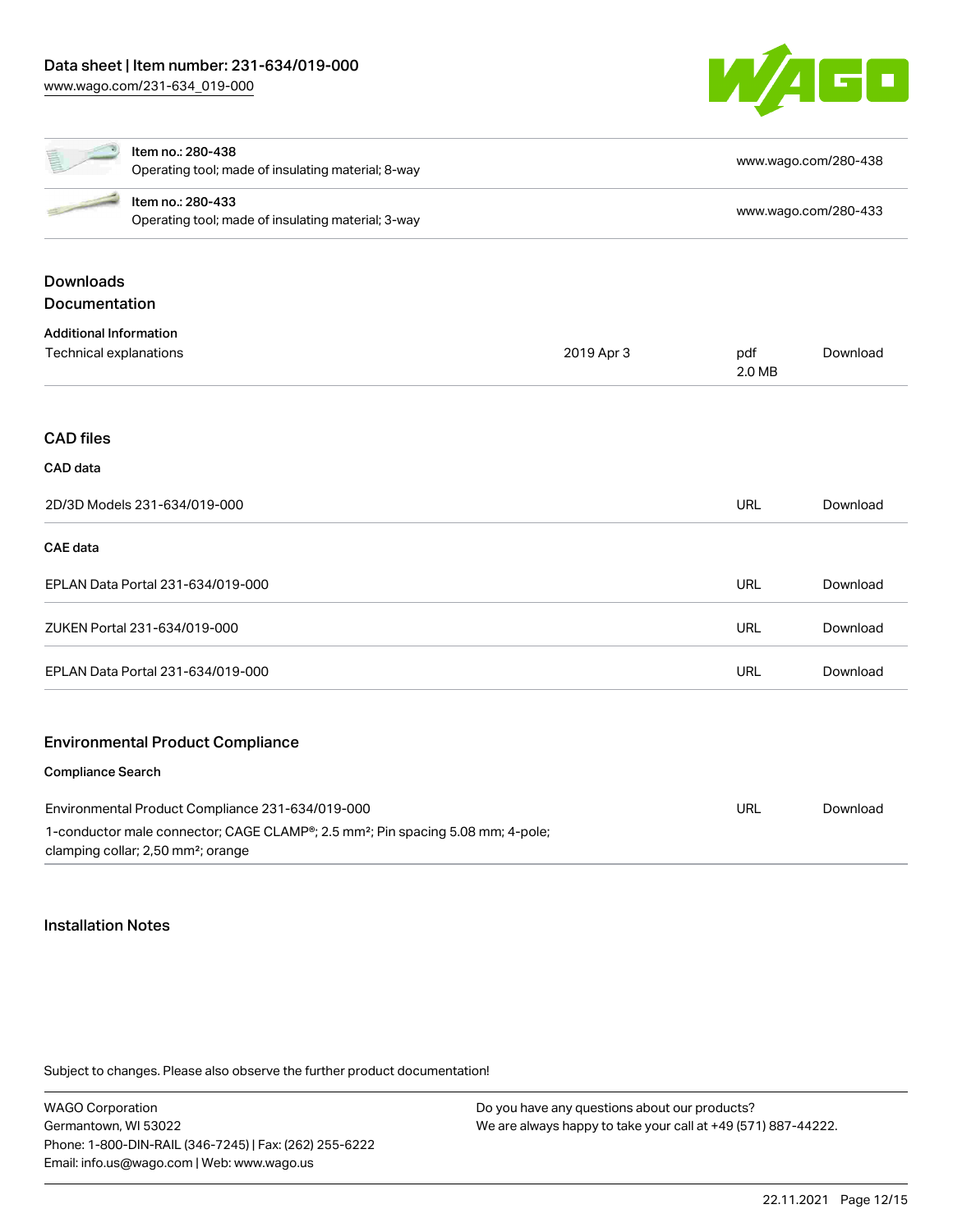



Inserting a conductor via 3.5 mm screwdriver – CAGE CLAMP® actuation parallel to conductor entry.



Inserting a conductor via 3.5 mm screwdriver – CAGE CLAMP® actuation perpendicular to conductor entry.



Inserting a conductor into CAGE CLAMP® unit via operating lever (231-291).



Inserting a conductor via operating tool.

#### Coding



Coding a male header – fitting coding key(s).

Subject to changes. Please also observe the further product documentation!

WAGO Corporation Germantown, WI 53022 Phone: 1-800-DIN-RAIL (346-7245) | Fax: (262) 255-6222 Email: info.us@wago.com | Web: www.wago.us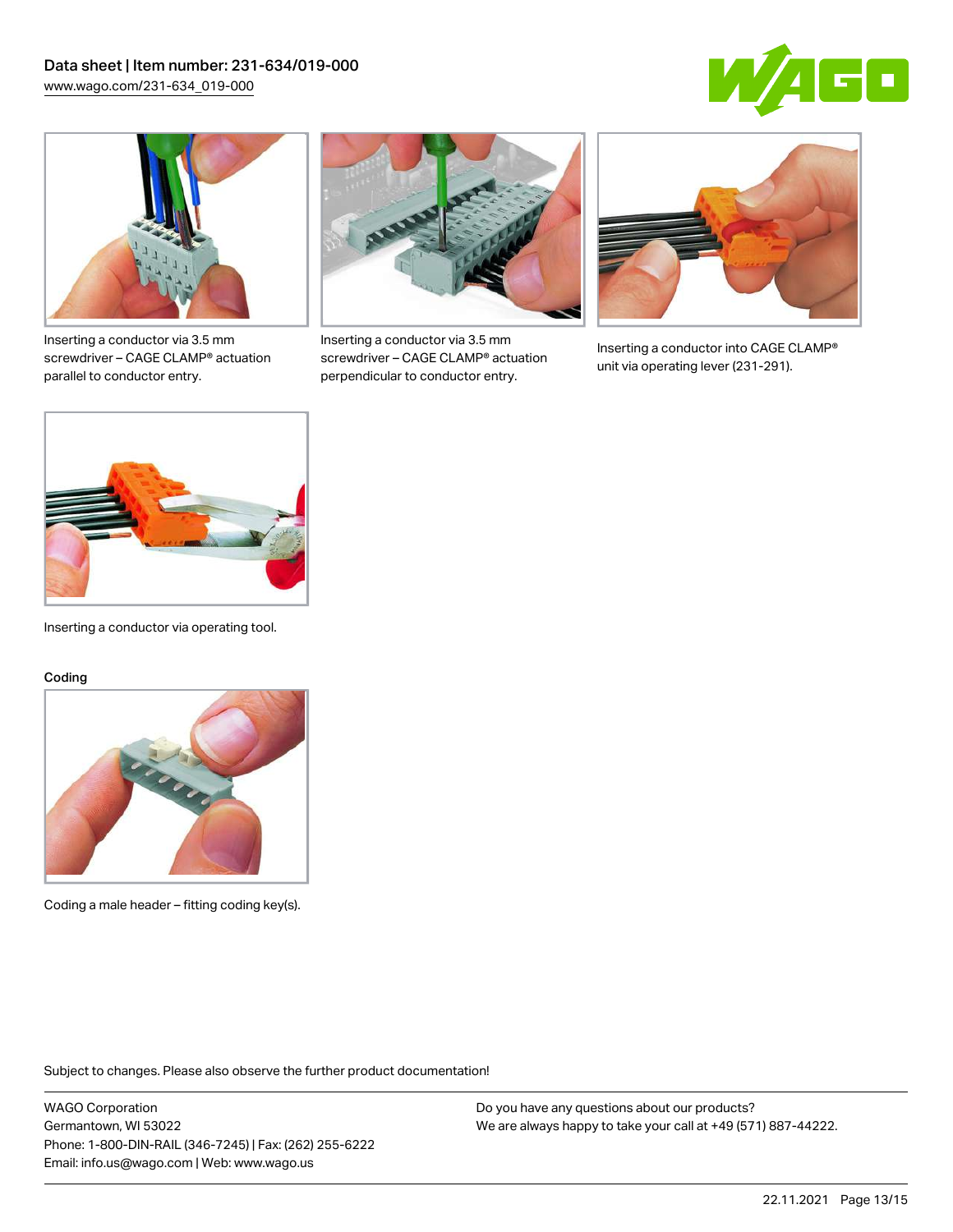



Testing – female connector with CAGE CLAMP®

Integrated test ports for testing perpendicular to conductor entry via 2 or 2.3 mm Ø test plug

Installation



Male connector with strain relief plate



Strain relief housing shown with a male connector equipped with CAGE CLAMP®

Marking

Subject to changes. Please also observe the further product documentation!

WAGO Corporation Germantown, WI 53022 Phone: 1-800-DIN-RAIL (346-7245) | Fax: (262) 255-6222 Email: info.us@wago.com | Web: www.wago.us